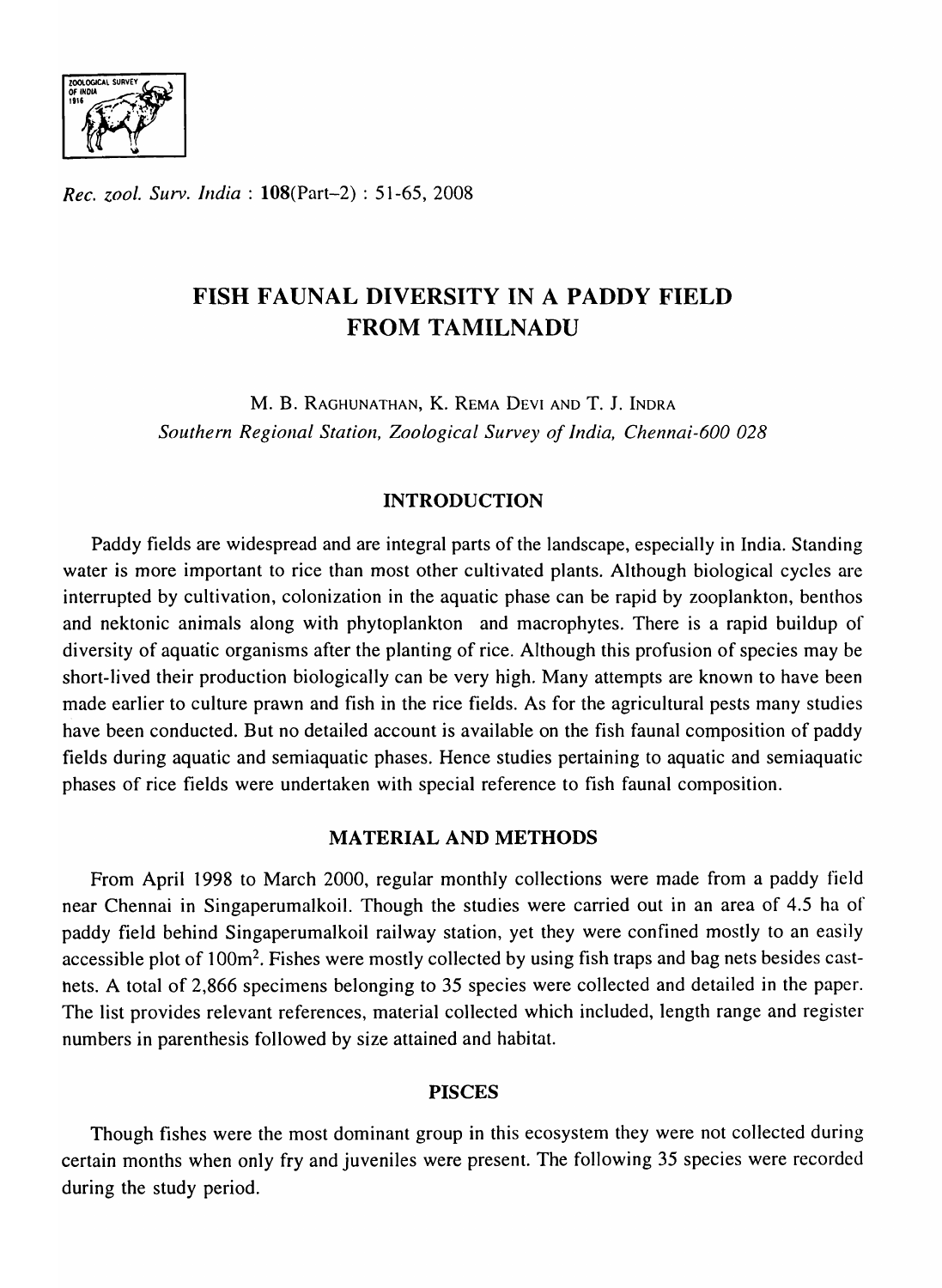Division TELEOSTEI Subdivision OSTEOGLOSSOMORPHA Order OSTEOGLOSSIFORMES Suborder NOTOPTEROIDEI Family NOTOPTERIDAE

*1. Notopterus notopterus* (Pallas)

Subdivision EUTELEOSTEI Superorder OSTARIOPHYSI Order CYPRINIFORMES Family CYPRINIDAE Subfamily DANIONINAE Tribe OXYGASTERINI

*2. Salmostoma clupeoides* (Bloch)

## Tribe DANIONINI

- *3. Amhlypharyngodon microlepis* (Blkr.)
- *4. Chela cachius* (Ham.)
- *5. Chela laubuca* (Ham.)
- *6. Esomus danricus* (Ham.)
- *7. Esomus thermoicos* (Val.)
- *8. Rasbora caverii* (Jerdon)
- *9. Rashora daniconius* (Ham.)

# Subfamily CYPRININAE Tribe SYSTOMINI Subtribe SYSTOMI

- *10. Puntius amphibius* (Val.)
- *11. Puntius chola* (Ham.)
- *12. Puntius conchonius* (Ham.)
- *13. Puntius dorsalis* (Jerdon)
- *14. Puntius melanostigma* (Day)
- *15. Puntius sharmai* Menon & Rema Devi
- *16. Puntius sophore* (Ham.)
- *17. Puntius vittatus* (Day)
- *18. Puntius ticto* (Ham.)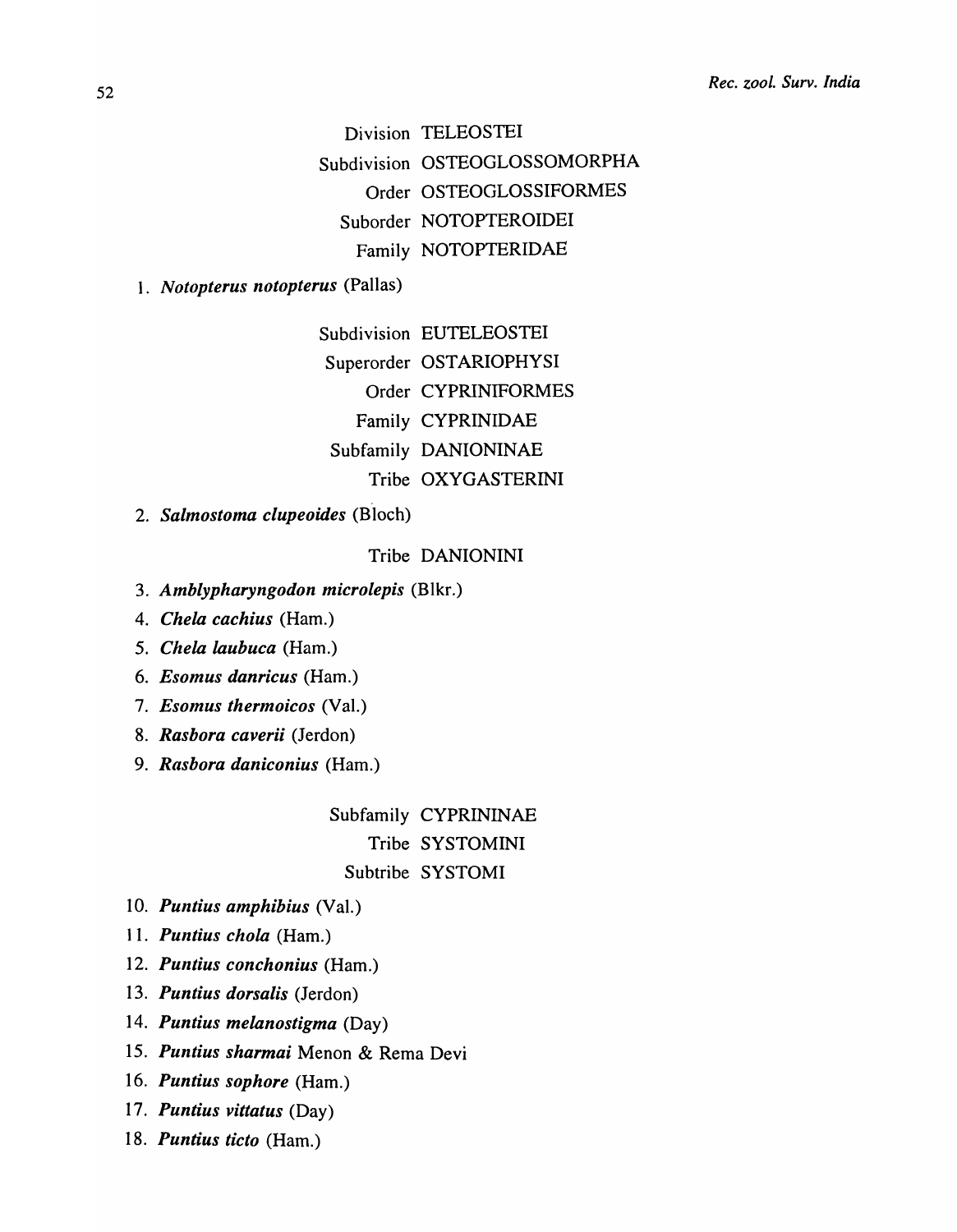# Family COBITIDAE Subfamily COBITINAE

## *19. Lepidocephalus thermalis* (Val.)

Order SILURIFORMES Family BAGRIDAE Subfamily BAGRINAE

- *20. Mystus bleekeri* (Day)
- *21. Mystus gulio* (Ham.)
- *22. Mystus vittatus* (Bloch)

Family SCHILBEIDAE Subfamily SCHILBEINAE

# *23. Pseudeutropius atherinoides* (Bloch)

Family HETEROPNEUSTIDAE

*24. Heteropneustes fossilis* (Bloch)

Superorder ACANTHOPTERYGII Series ATHERINOMORPHA Order BELONIFORMES Suborder ADRIANICHTHYOIDEI Family ADRIANICHTHYIDAE Subfamily ORYZINAE

*25. Oryzias carnaticus* (Jerdon)

Order CYPRINODONTIFORMES Family POECILIDAE Subfamily POECILINAE

*26. Gambusia affinis* (Baird & Girard)

Series PERCOMORPHA Order SYNBRANCHIFORMES Suborder MASTACEMBELOIDEI Family MASTACEMBELIDAE Subfamily MASTACEMBELINAE

*27. Macrognathus pancalus* (Ham.)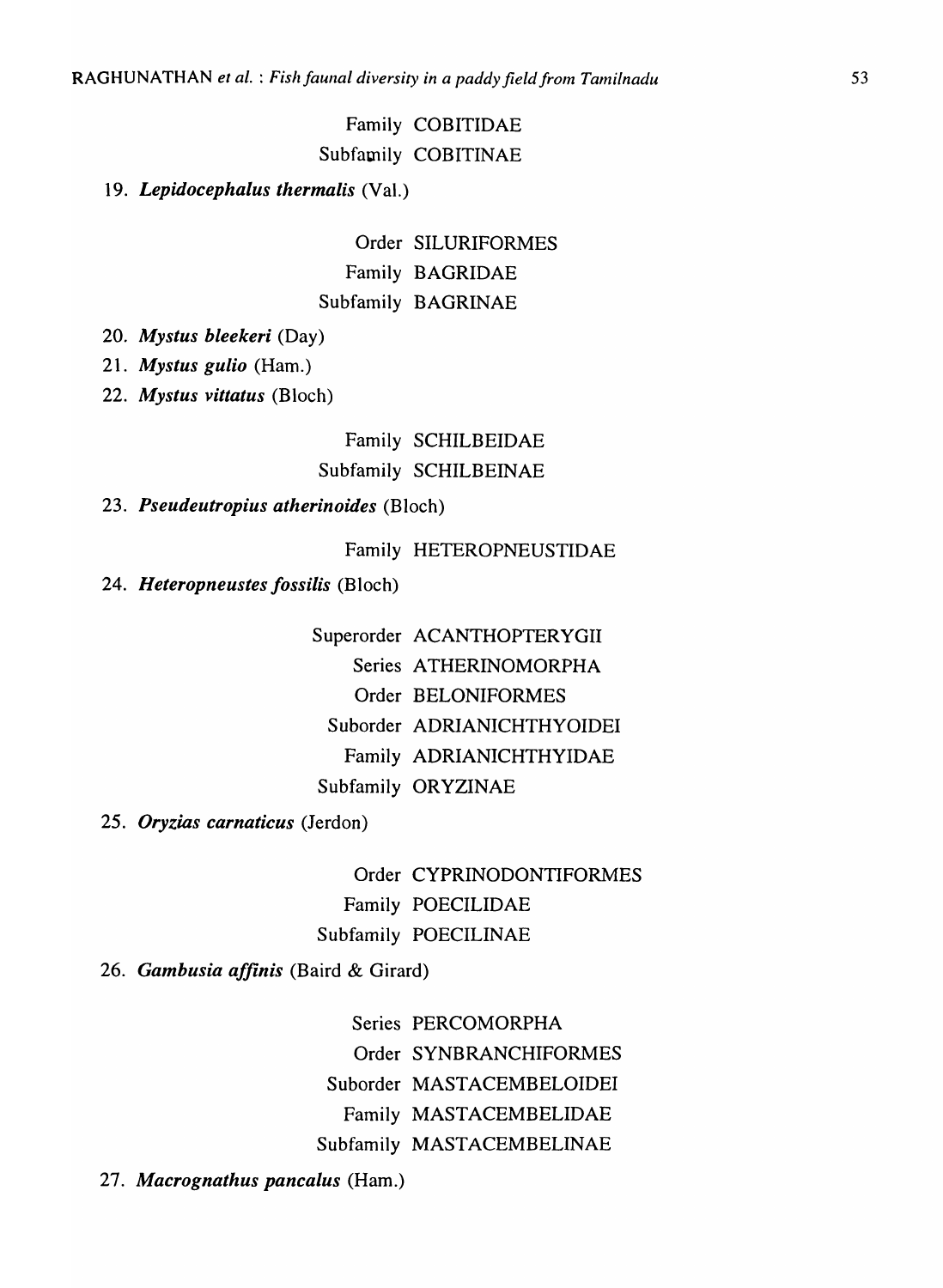Order PERCIFORMES Suborder PERCOIDEI Family CHANDIDAE

28. *Chanda nama* (Ham.)

29. *Parambassis ranga* (Ham.)

Suborder LABROIDEI Family CICHLIDAE

30. *Etroplus maculatus* (Bloch)

31. *Oreochromis mossambica* (Peters)

Suborder GOBIOIDEI Family GOBIIDAE Subfamily GOBIINAE

32. *Glossogobius giuris* (Ham.)

Suborder ANABANTOIDEI Family BELONTIDAE Subfamily MACROPODINAE

33. *Pseudosphromenus cupanus* (Val.)

Subfamily TRICHOGASTERINAE

34. *Colisa fasciatus* (Schn.)

Suborder CHANNOIDEI Family CHANNIDAE

35. *Channa punctatus* (Bloch)

## **DETAILS OF COLLECTION**

1. *Notopterus notopterus* (Pallas)

1769. Gymnotus notopterus Pallas, Spicil. Zoologica, Part 7, p. 40 Pl. 6, Fig. 2.

*1999. Notopterus notopterus,* Menon, *Rec. zoo!. Surv. India, Dcc. Paper No.* ,175, p. 9-10.

*Material*: 1 ex., 26.x.99, (162) (F 6340).

*Size:* 6.1 cm T.L. usually much smaller upto 25 cm.

*Habitat:* Throughout India, fresh (Rivers, swamps, canals) and brackish water.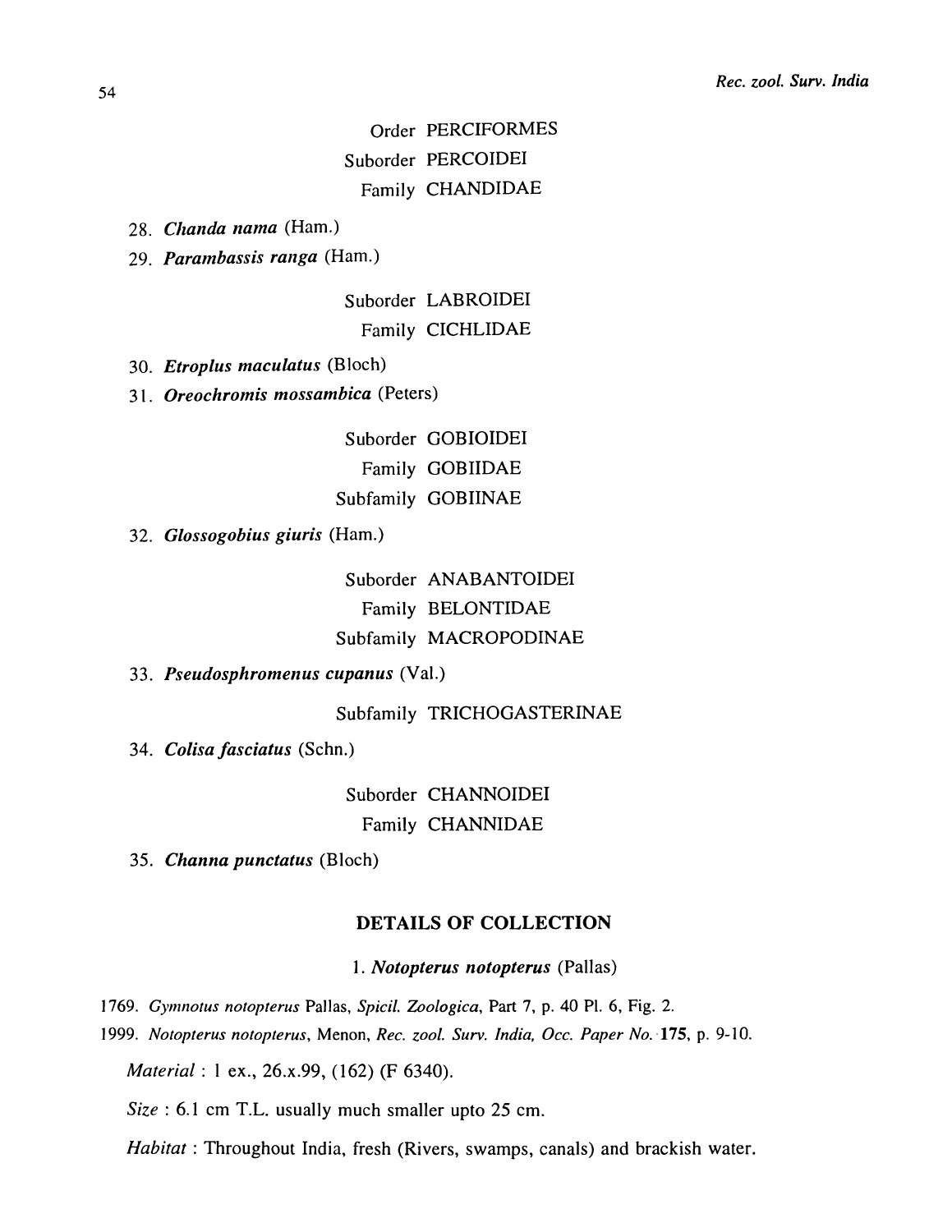#### *2. Salmostoma clupeoides* (Bloch)

*1782. Cyprinus clupeoides* Bloch, *Naturges Ausland, Fische.* 12, p. 49, pI. 408.

*1999. Salmostoma clupeoides,* Menon, *Rec. zoo!. Surv. India, Dcc. Paper No.* 175, p. 27.

*Material:* 1 ex., 28.x.98, (88), (F 6259); 1 ex., 21.ix.99, (101), (F 6275); 1 ex., 24. vi.99, (81), (F 6307); 2 exs., v.99, (70-110), (F 6508).

*Size:* 15.0 cm T.L.

*Habitat:* Usually upper drainages of large rivers (Peninsular India).

## *3. Amb/ypharyngodon micro/epis* (Bleeker)

- *1853. Leuciscus microlep<is* Bleeker, *Verh. Batav. Genoot. Kunst. Wet.,* 25, p. 141.
- 1991. Amblypharyngodon microlepis, Talwar and Jhingran, *Inland Fishes of India and Adjacent countries*, Vol. I : 337-338.

*Material:* 5 exs., 16.vii.98, (31-46), (F 5578); 2 exs., 28.i.99, (33-34), (F 6231); 5 exs., 28.x.98, (19-40), (F 6263); 3 exs., 24.vi.99, (23-34), (F 6298); 4 exs., 24.viii.99, (28-33), (F 6461); 1 ex., 7.iii.00, (62), (F 6472); 1 ex., LOO, (25); 1 ex., iii.OO, (30), (F 6547).

*Size:* 10.0 cm T.L.

*Habitat:* Ponds, ditches, nullahs, slow moving streams.

## *4. Chela cachius* (Hamilton)

*1822. Cyprinus (Chela) cachius* Hami1ton, *Fishes of Ganges,* pp. 258, 384.

*1991. Chela cachius,* Talwar and Jhingran, *Inland Fishes of India and Adjacent countries,* Vol. I : 313-314.

*Material* : 4 exs., i.OO, (8), (F 6518); 8 exs., 16. vii.98, (8), (F 5582); 1 ex., 28. viii.98, (31), (F 5598); 4 exs., 8.x.98, (29-33), (F 6036); 4 exs., 24.viii.99, (20-35.5), (F 6463); 2 exs., 21.ix.99, (25-26), (F 6485); 85 exs., 28.xii.99, (17-39), (F 6492); 2 exs., v.99, (32-33), (F 6505); 1 ex., 25.xii.98, (22), (F 6213); 5 exs., 28.i.99, (22-24), (F 6227); 42 exs., 28.x.98, (20-28), (F 6257); 1 ex., 24.vi.99, (38), (F 6289); 1 ex., 26.x.99, (35), (F 6341); 1 ex., 26.x.99, (30), (F 6350).

*Size* : 6.0 cm T.L.

*Habitat:* Ponds, ditches and rivers in plains (Throughout India).

### *5. Chela laubuca* (Hamilton)

- *1822. Cyprinus laubuca* Hamilton, *Fishes of Ganges,* pp. 260, 384.
- *1991. Cyprinus laubuca,* Talwar and Jhingran, *Inland Fishes of India and Adjacent countries.* Vol. I : 316-317.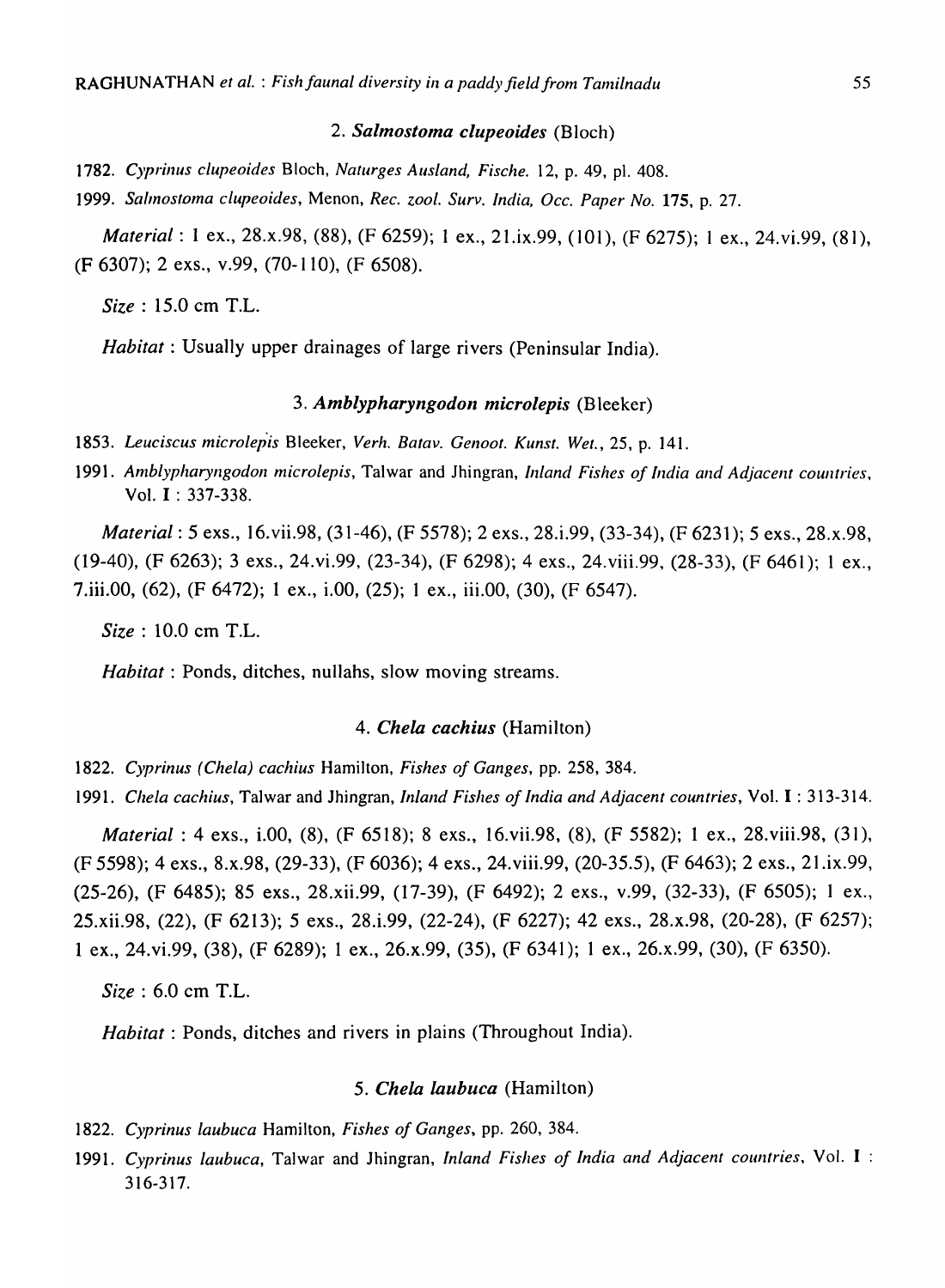*Material:* 36 exs., 16. vii.98, (33-40), (F 5581); 4 exs., 8.x.98, (27-36), (F 6035); 1 ex., 25.xi.98, (38), (F 6197); 11 exs., 24.xii.98, (25-41), (F 6212); 20 exs., 28.i.99, (34-56), (F 6226); 10 exs., 26.ii.99, (28-33), (F 6247); 28 exs., 28.x.98, (20-42), (F 6258); 37 exs., 24.vi.99, (29-44), (F 6290); 2 exs., 26.x.99, (40-42), (F 6342); 29 exs., 24. viii.99, (18.5-43), (F 6462); 227 exs., 28.xii.99, (17-48), (F 6491); 6 exs., v.99, (32-47), (F 6504); 3 exs., i.OO, (29-39), (F 6519).

*Size:* 5.5 cm T.L.

*Habitat* : Streams both shallow and relatively deeper areas, shallow clear freshwater ponds, canals, ditches (Throughout India).

## *6. Esomus danricus* (Hamilton)

*1822. Cyprinus danrica* Hamilton. *Fishes of Ganges,* pp. 325-390. pI. xvi, fig. 88.

1991. *Esomus danricus*, Talwar and Jhingran, *Inland Fishes of India and Adjacent countries*, Vol. I : 377-378.

*Material:* 4 exs., 25.xi.98, (37-58), (F 6200); 52 exs., 24.xii.98, (36-49), (F 6215); 10 exs., 28.i.99, (35-69), (F 6230); 32 exs., 26.ii.99, (30-47), (F 6244); 7 exs., 28.x.98, (32-42), (F 6260); 21 exs., 24.vi.99, (39-67), (F 6291); 7 exs., 28.vii.99, (21.5-55), (F 6458); 150 exs., 28.xii.99, (15-28), (F 6493); 6 exs., LOO, (21.5-38), (F 6520).

*Size:* 12.5 em T.L.

*Habitat:* Ponds, ditches and irrigation canals (Throught India).

## *7. Esomus thermoicos* (Valenciennes)

1842. *Nuria thermoicos* Valenciennes, *Hist. nat. Poiss.*, 16: 238, pl. 472.

1991. *Esomus thermoicos,* Talwar and Jhingran, *Inland Fishes of India and Adjacent countries,* Vol. I : 378-379.

*Material:* 96 exs., 16. vii.98, (35-48), (F 5579); 22 exs., 28. viii.98, (23-48), (F 5593); 16 exs., 25.xi.98, (25-46), (F 6199); 172 exs., 24.xii.98, (32-48), (f 6214); 30 exs., 28,i.99, (36-41), (F 6229); 144 exs., 26.ii.99, (30-41), (F 6245); 43 exs., 28.x.98, (32-46), (F 6261); 5 exs., 21.ix.99, (22-37), (F 6277); 7 *exs.,* 24.vi,99, (27-35), (F 6291); 56 exs., 28.vii.99, (30-44), (F 6352); 1 ex., iii.00,  $(35)$ ,  $(F 6543)$ .

*Size*: **12.7** cm T.L. usually 6.0-10.0 cm.

*Habitat:* More common in muddy ditches, ponds and canals (Peninsular India).

## *8. Rasbora caverii* (Jerdon)

] 849. *Leuciscus caverii* Jerdon, *Madras* 1. *Sci. and Lit.,* 15, p. 320.

*1991. Rasbora caverii,* Talwar and Jhingran, *Inland Fishes of India and Adjacent countries,* Vol. I : 388-389.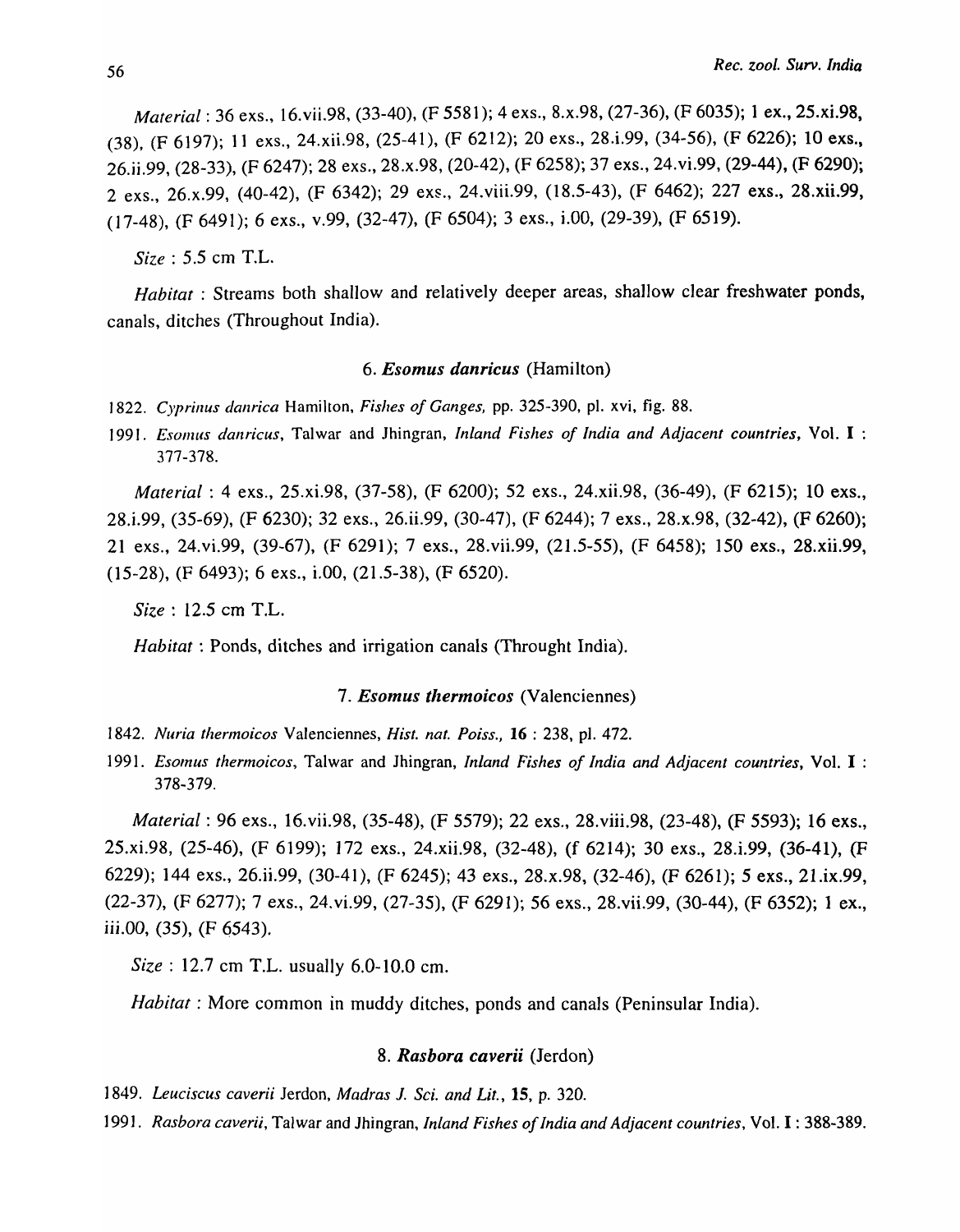*Material:* 16 exs., 16.vii.98, (25-38), (F 5580); 11 exs., 28.viii.98, (25-37), (F 5594); 13 exs., 28.vii.99, (27-50), (F 6364); 2 exs., i.00, (34-35), (F 6522).

*Size:* 7.0 cm T.L.

*Habitat*: Lowland forest streams and ponds to mountain streams (Peninsular India).

#### *9. Rasbora daniconius* (Hamilton)

*1822. Cyprinus dan icon ius* Hamilton, *Fishes of Ganges,* p. 327, pI. 15, fig. 89. *1999. Rasbora daniconius,* Jayaram, *The Freshwater Fishes of the India Region: 82-83.* 

*Material:* 10 exs., 25.xi.98, (31-43), (F 6198); 10 exs., 24.xii.98, (33-44), (F 6211); 39 exs., 28.i.99, (26-50), (F 6228); II exs., 26.ii.99, (20-45), (F 6246); 32 exs., 28.x.98, (21-43), (F 6262); 3 exs., 21.ix.99, (47-50), (F 6276); 104 exs., 24.vi.99, (19-42), (F 6308); 1 ex., 26.x.99, (49), (F 6353); 12 exs., 28. vii.99, (42-56), (F 6353); 24. viii.99, (23-40); (F 6460).

*Size* : 10.0 cm T.L.

*Habitat*: Clear but slow flowing streams, ponds and ditches in the plains chiefly with sandy substrate. (Throughout India)

#### *10. Puntius amphibius* (Valenciennes)

*1842. Capoeta amphibia* Valenciennes, *Hist. Nat. Poiss.,* 16 : p. 282, pI. 478.

*1999. Puntius amphibius,* Menon, *Rec. zool. Surv. India, Dcc. Paper No.* 175, p. 85-86.

*Material:* 1 ex., 16.vii.98, (45), (F 5583); 1 ex., 26.ii.99, (44), (F. 6249); 1 ex., 21.ix.99, (60), (F 6278); 1 ex., 24.vi.99, (34), (F 6294); I ex., 28.xii.99, (28).

*Size:* 9.0 cm T.L.

*Habitat*: Streams and ponds in the plains (Peninsular India).

## *11. Puntius chola* (Hamilton)

*1822. Cyprinus chola* Hamilton, *Fishes of Ganges,* pp. 312.

*1991. Puntius chola,* Talwar and Jhingran, *Inland Fishes of India and Adjacent countries,* Vol. I : 363-365.

*Material:* I ex., 2I.ix.99, (40), (F 6279); I ex., 24.vi.99, (48), (F 6295); 2 exs., 24.viii.99, (21-41), (F 6464); 1 ex., v.99, (60), (F 6509).

*Size:* 15.0 cm T.L., commonly 12.0 cm.

*Habitat:* Rivers, streams and tanks in the plains.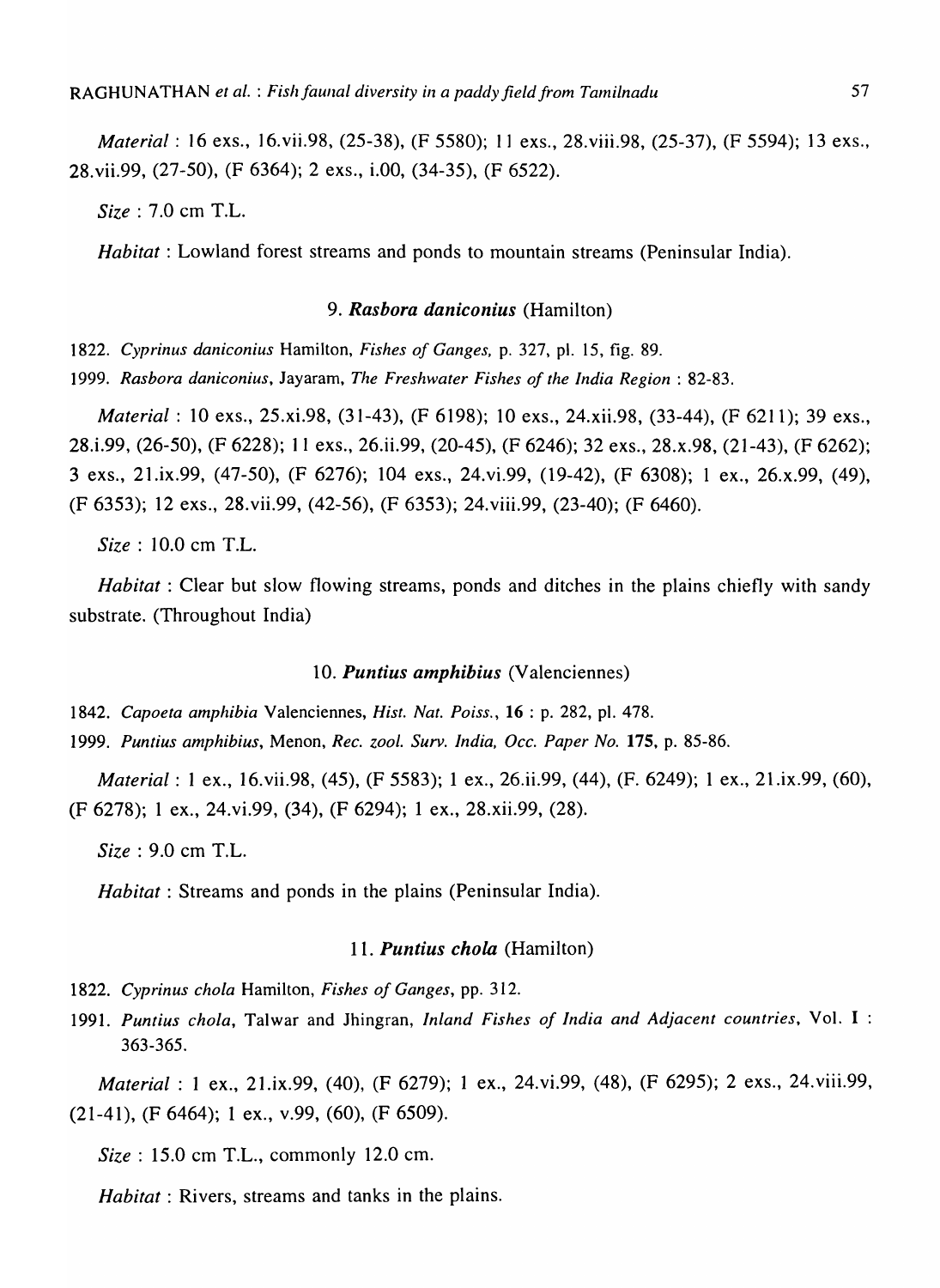#### *12. Puntius conchonius* (Hamilton)

- *1822. Cyprinus conchonius* Hamilton, *Fishes of Ganges,* pp. 317-389.
- *1991. Puntius conchonius,* Talwar and Jhingran, *Inland Fishes of India and Adjacent countries,* Vol. I : 266.

*Material:* 1 ex., 21.ix.99, (56), (F 6280).

*Size:* 12.5 cm T.L.

*Habitat:* Fast flowing hill streams.

#### *13. Puntius dorsalis* (Jerdon)

*1849. Systomus dorsalis* Jerdon, *Madras* J. *Lit.* & *Sci.,* 15 : 314.

*1991. Puntius dorsalis,* Talwar and Jhingran, *Inland Fishes of India and Adjacent countries,* Vol. I : 368-369.

*Material:* 1 ex., 26.ii.99, (35), (F 6250); 1 ex., *21.ix.99,* (24), (F 6480).

*Size:* 25.0 em T.L., commonly 12 to 15 cm.

*Habitat:* Rivers and streams, particularly pebbly substrate (Peninsular India).

## *14. Puntius meianostigma* (Day)

*1878. Barbus melanostigma* Day, *Fishes of India,* p. 573, pI. 143, fig. 1.

*1999. Puntius melanostigma,* Menon, *Rec. zool. Surv. India, Dcc. Paper No.* 175, p. 96-97.

*Material:* 1 ex., 24.vi.99, (24), (F 6309).

*Size:* 10.0 em T.L.

*Habitat:* Hill streams (Peninsular India).

### *15. Puntius sharmai* Menon and Rema Devi

*1992. Puntius sharmai* Menon and Rema Devi, J. *Bombay nat. Hist. Soc.,* 89(3): 353-354. *1999. Puntius sharmai,* Menon, *Rec. zool. Surv. India, Dcc. Paper No.* 175, p. 100.

*Material:* 10 exs., 17.vii.98, (22-23), (F 5585); 9 exs., 28.viii.98, (35-50), (F 5595); 13 exs., 8.x.98, (25-29), (F 6033); 3 exs., 24.xii.98, (20-22), (F 6217); 6 exs., 28.i.99, (18-23), (F 6233); 1- ex., 26.ii.99, (23), (F 6248); 55 exs., 28.x.98, (21-24), (F 6264); 3 exs., 28.vii.99, (28-31), (F 6355); 4 exs., 24.vi.99, (18-21), (F 6299); 4 exs., 24.viii.99, (18-25).

*Size:* 2.7 em S.L.

*Habitat:* Freshwater ponds, Tamilnadu.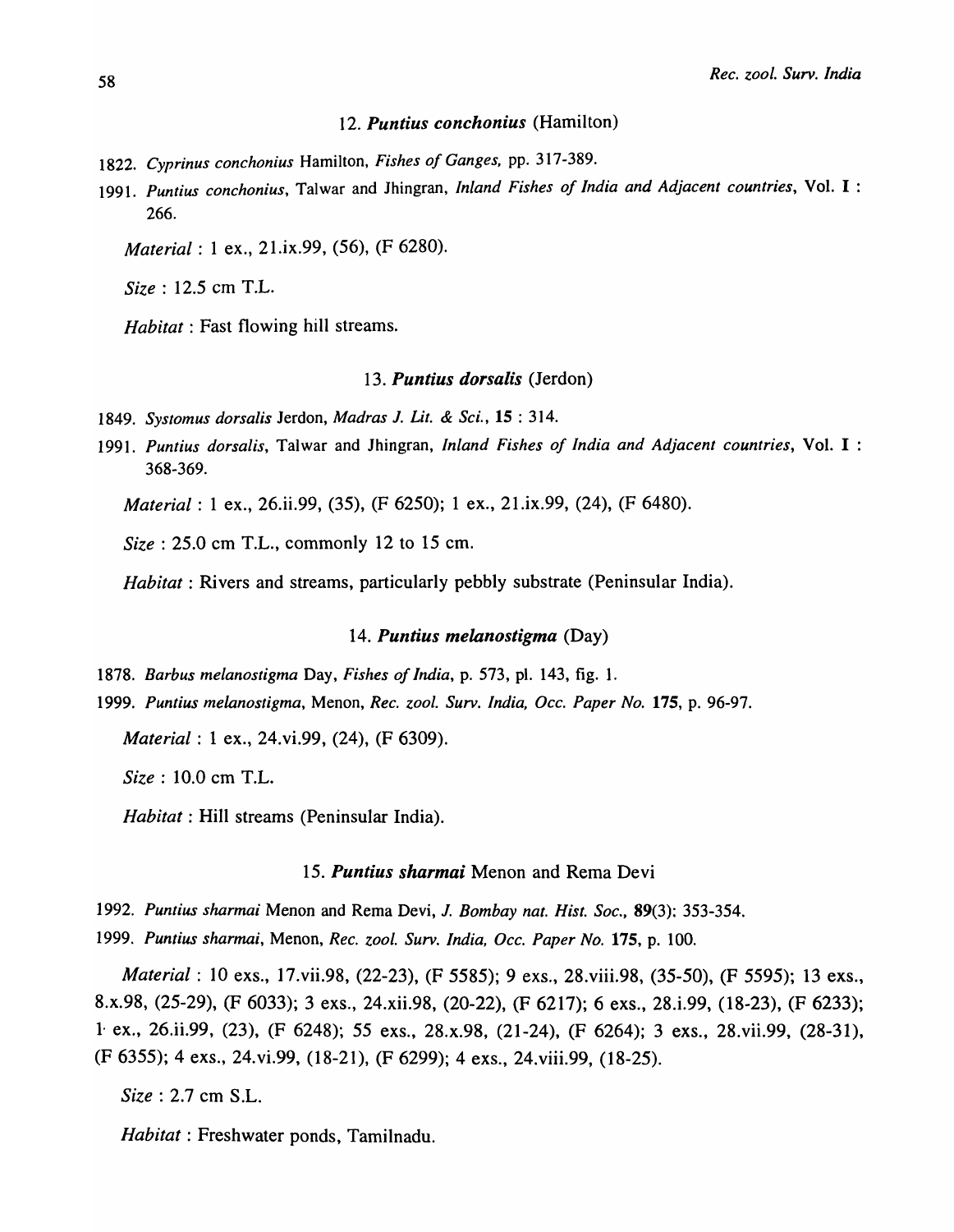#### *16. Puntius sophore* (Hamilton)

*1822. Cyprinus sophore* Hamilton, *Fishes of Ganges,* pp. 310, 389, pI. 129, fig. 86.

*1991. Puntius sophore,* Talwar and Jhingran, *Inland Fishes of India and Adjacent countries,* Vol. I : 288-289.

*Material:* 2 exs., 16.vii.98, (44-45), (F 5584); 7 exs., 28.viii.98, (22-60), (F 5596); 4 exs., 25.xi.98, (32-36), (F 6201); 2 exs., 29.i.99, (41-42), (F 6232); 1 ex., 26.ii.99, (42), (F 6252); 1 ex., 28.x.98, (36), (F 6265); 3 exs., 21.ix.99, (22-46), (F 6282); 15 exs., 24.vi.99, (28-42), (F 6296); 3 exs., 26.x.99, (21-60), (F 6345); 14 exs., 28.vii.99, (28-44), (F 6354); 12 exs., 24.viii.99, «24- 46), (F 6465); 12 exs., 21.ix.99, (20-38), (F 6479); 7 exs., 28.xii.99, (25-50), (F 6496); 25 exs., v,99, (15.5-23), (F 6510); 4 exs., i.OO, (43-59), (F 6523).

*Size:* 18.0 cm T.L.

*Habitat*: Rivers, streams and ponds in the plains (Throughout India).

## *17. Puntius vittatus* Day

] 865. *Puntius vittatus* Day, *Proc. zool. Soc. Lond.,* p. 303.

*1991. Puntius vittatus,* Talwar and Jhingran, *Inland Fishes of India and Adjacent countries,* Vol. I : 293-294.

*Material:* 2 exs., 24.vi.99, (63-66), (F 6301); 5 exs., 28.vii.99, (18-22), (F 6357); 1 ex., iii.OO, (20), (F 6546).

*Size*: **5.0** cm T.L., commonly 3.5 cm.

*Habitat*: Pond, streams, lakes in the plains, common in paddy fields (Peninsular India).

## *18. Puntius ticto* (Hamilton)

*1822. Cyprinus ticto* Hamilton, *Fishes of Ganges,* pp. 314, 398, pI. 8, figs. 87.

*1991. Puntius ficto,* Talwar and Jhingran, *Inland Fishes of India and Adjacent countries,* Vol. I : 291-292.

*Material: 20 exs., 16. vii.98, (29-36), (F 5586); 5 exs., 28. viii.98, (42-48), (F 5597); 2 exs.,* 8.x.98, (29-33), (F 6034); 50 exs., 25.xi.98, « 17-38), (F 6202); 2 exs., 21.xii.98, (27-31), (F 6216); 6 exs., 28.i.99, (30-36), (F 5234); 7 exs., 26.ii.99, (24-32), (F 6251); 3 exs., 28.x.98, (18-30), (F 6266); 15 exs., 21.ix.99, (21-37), (F 6281); 13 exs., 24. vi.99, (18-31), (F 6297); 8 exs., 26.x.99, ,(36-39), (F 6344); 27 exs., 28.viii.99, (25-38), (F 6356); 17 e.xs., 24.viii.99, (19-41), (F 6466); 20 exs., 21.ix.99, (18-28), (F 6478); 13 exs., 28.xii.99, (16.5-19), (F 6497); 21 exs., v.99, (25-39), (F 6512); 19 exs., i.OO, (32-40), (F 6524); 6 exs., ii.OO, (22-25), (F 6534); 4 exs., iii.OO, (25-28), (F 6545).

*Size* : 20.0 em T.L.

*Habitat* : Rivers, streams, ponds in clear waters chiefly with muddy substrate (Throughout India).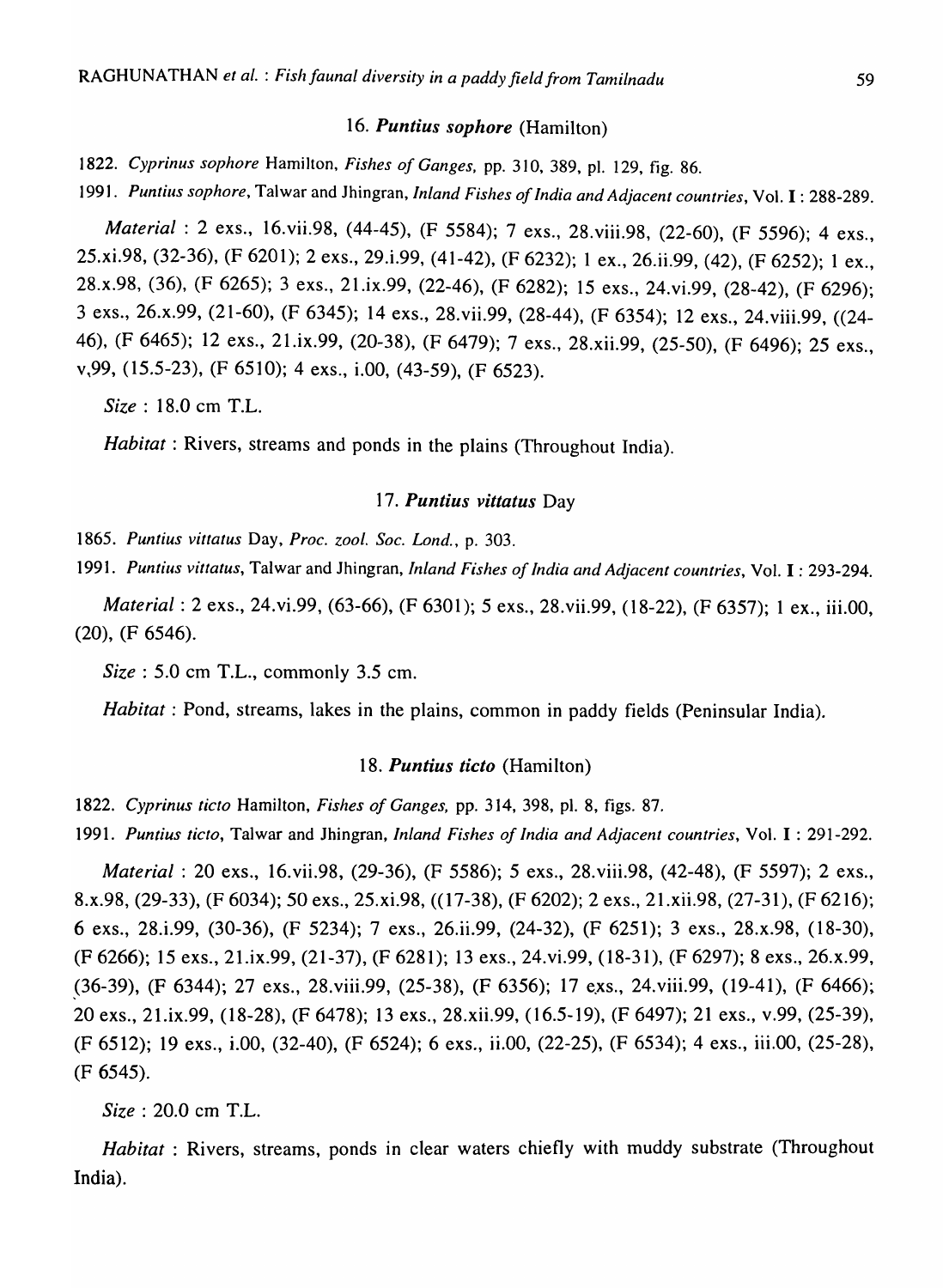# *19. Lepidocephalus thermalis* (Valenciennes)

- 1846. Cobitis thermalis Valenciennes, *Hist. Nat. Poiss.*, 18:78.
- *1991. Lepidocephalus thermalis,* Talwar and Jhingran, *Inland Fishes of India and Adjacent countries,* Vol. I : 527-528.

*Material:* 2 exs., 16.vii.98, (34-35), (F 5587); 1 ex., 25.xi.98, (41), (F 6203); 2 exs., 24.xii.98, (31.5-32), (F 6218); 5 exs., 28.i.99, (35-45), (F 6235); 1 ex., 26.ii.99, (34), (F 6253); 1 ex~, 28.x.98, (30), (F 6267); 2 exs., 24.vi.99, (26-31), (F 6300); 1 ex., 28.vii.99, (40), (F 6358); 1 ex., 21.ix.99, (40), (F 6482); 2 exs., 28.xii.99, (23-25); 1 ex., LOO, (35.5), (F 6525); 3 exs., ii.OO, (29-31), (F 6535); 2 exs., iii.OO, (30-34), (F 6548).

*Size:* 5.8 cm S.L.

*Habitat*: Clear slow streams with sandy bottom (Peninsular India).

#### *20. Mystus bleekeri* (Day)

*1877. Macrones bleekeri* Day, *Fishes of India:* 451, pI. 101, fig. 1.

*1991. Mystus bleekeri,* Talwar and Jhingran, *Inland Fishes of India and Adjacent countries,* Vol. II : 558-559.

*Material:* 3 exs., v.99, (91-96), (F 6513); 1 ex., 21.ix.99, (87), (F 6283); 4 exs., 26.x.99, (88-98), (F 6346); 1 ex., 24.viii.99, (59), (F 6467); 1 ex., 21.ix.99, (122), (F 6489).

*Size* : 13.5 cm T.L.

*Habitat:* Upper reaches of rivers Northern India: Southern limit upto Mahanadi rivers (New record for T.N.).

## *21. Mystus gulio* (Hamilton)

- *1822. Pimelodus gulio* Hamilton, *Fishes of Ganges,* pp. 201, 379, pI. 23, fig. 66.
- *1991. Mystus gulio,* Talwar and Jhingran, *Inland Fishes of India and Adjacent countries,* Vol. II : 560-561.

*Material:* 1 ex., 21.x.99, (78), (F 6240).

*Size* : 46.0 cm T.L.

*Habitat* : Estuaries, tidal rivers and lakes ascending to freshwaters and entering the sea (Throughout India).

#### *22. Mystus vittatus* (Bloch)

*1797. Silurus vittatus* Bloch, *Ichth. Hist. Nat.,* 11 : 40, pI. 371, fig. 2.

*1991. Mystus vittatus,* Talwar and Jhingran, *Inland Fishes of India and Adjacent countries,* Vol. II : 573-574.

*Material:* 1 ex., i.OO, (15).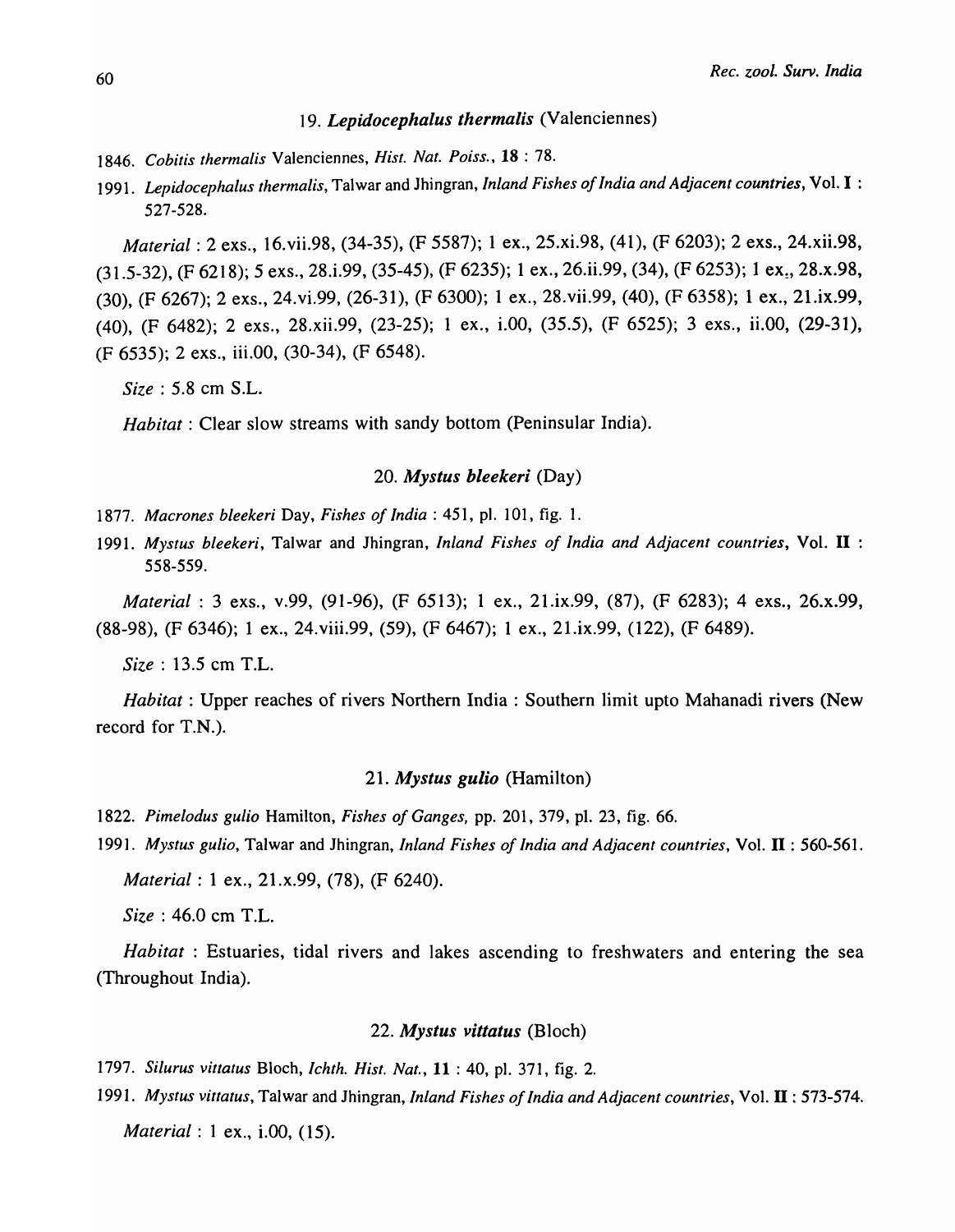*Size:* 21.0 cm T.L.

*Habitat:* Rivers, streams, ponds and lakes in the plains (Throughout India).

### *23. Pseudeutropius atherinoides* (Bloch)

*1794. Silurus atherinoides* Bloch, *Natuges ausland Fische.,* 8 : 48, pI. 371, fig. 1.

*1991. Pseudotropius atherinoides,* Talwar and Jhingran, *Inland Fishes of India and Adjacent countries,*  Vol. **II** : 606-607.

*Material:* 3 exs., 28.x.98, (19-21), (F 6268); 1 ex., 21.ix.99, (58), (F 6490); 5 exs., 28.xii.99, (19-21); 3 exs., ii.OO, (28-31), (F 6536).

*Size:* 15.0 cm T.L.

*Habitat:* Rivers and estuaries (Throughout India except Kerala).

#### *24. Heteropneustes fossilis* (Bloch)

*1794. Silurus fossilis* Bloch, *Naturges ausland Fische,* 8 : 46, pI. 370, fig. 2.

*1991. Heteropneustesfossilis,* Talwar and Jhingran, *Inland Fishes of India and Adjacent countries,* Vol. **II** : 689-690.

*Material:* 1 ex., 28.viii.98, (Ill), (F 5599); 4 exs., 25.xi.98, (77-115), (F 6204); 1 ex., 26.x.99, (110), (F 6347); 3 exs., 21.ix.99, (71-101), (F 6488).

*Size:* 30.0 cm T.L.

*Habitat:* Ponds, ditches, jheels, swamps, marshes and muddy rivers (Throughout India).

#### *25. Oryzias carnaticus* (Jerdon)

- *1848. Aplocheilus melastigmus* Jerdon, *Madras* 1. *Lit.* & *Sci.,* 15 : 331.
- *1998. Oryzias carnaticus,* Tyson R, Roberts, *Ichthyological Research.* The Icthyological Society of Japan: 213-224.

*Material:* 2 exs., 16. vii.98, (22-23), (F 5588); 1 ex., 28. viii.98, (F 5601); 1 ex., 28.i.99, (21), (F 6243).

*Size* : 4.0 cm T.L.

*Habitat*: Brackish water and estuaries, shallow lagoons, swamps, mangroves, readily adapt to freshwater conditions and breed in freshwater (Peninsular India).

### *26. Gambusia affinis* (Baird and Girard)

- *1853. Heterandia affinis* Baird and Girard, *Proc. A cad. Nat. Sci. Phi/ad.,* 6 : 390.
- *1991. Gambusia affinis,* Talwar and Jhingran, *Inland Fishes of India and Adjacent countries,* Vol. **II**  756-757.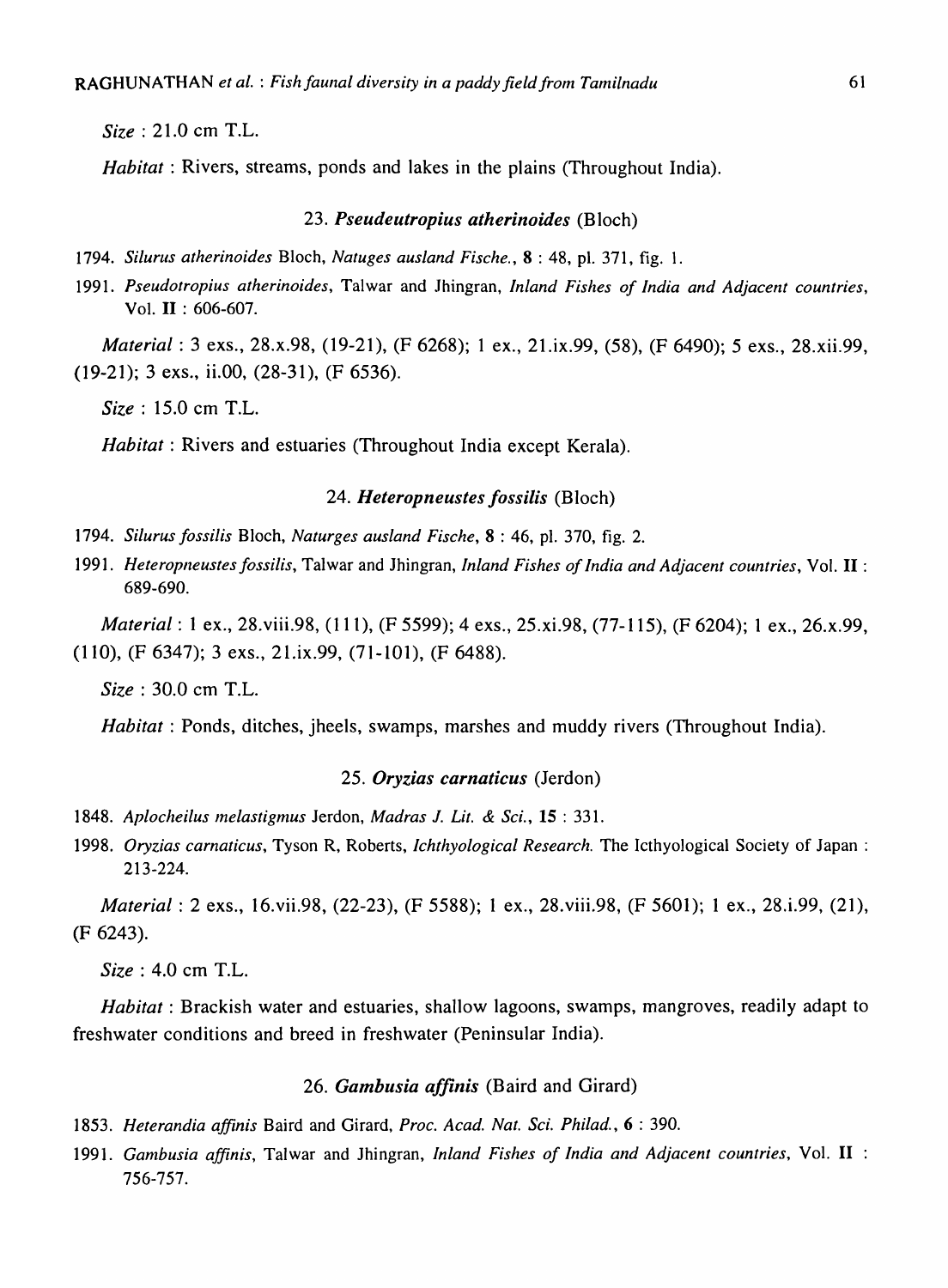*Material:* 1 ex., 28.viii.98, (17), (F 5600); 41 exs., 25.xi.98, (14-29), (F 6205); 16 exs., 24.xii.98, (15-27), (F 6219); 24 exs., 28.i.99, (18-35), (F 6238); 21 exs., 26.ii.99, (16-24), (F 6254); 3 exs., 28.x.98, (20-43), (F 6269); 2 exs., 24.vi.99, (20-34), (F 6293); 3 exs., 24.viii.99, (28-36), (F 6470).

*Size* : 6.0 em T.L.

*Habitat:* Throughout India.

#### *27. Macrognathus pancalus* (Hamilton)

*1822. Macrognathus pancalus* Hamilton, *Fishes of Ganges,* pp. 30, 364, pI. 22, fig. 7.

*1991. Macrognathus pancalus,* Talwar and Jhingran, *Inland Fishes of India and Adjacent countries,* Vol. **II** : 1027-1028.

*Material:* 1 ex., 26.ii.99, (35), (F 6250); 1 ex., 21.ix.99, (24), (F 6480).

*Size* : 18.0 em T.L.

*Habitat:* Freshwater rivers of plains and estuaries (Throughout India).

#### *28. Chanda nama* (Hamilton)

*1822. Chanda nama* Hamilton, *Fishes of Ganges,* pp. 109, 371, pI. 39, fig. 37.

*1991. Chanda nama,* Talwar and Jhingran, *Inland Fishes of India and Adjacent countries,* Vol. **II** : 799-800.

*Material:* 6 exs., 8.x.98, (30-33), (F 6038); 2 exs., 24.xii.98, (25-35), (F 6223); 22 exs., 28.i.99, (22-30), (F 6236); 4 exs., 28.x.98, (22-30), (F 6271); 8 exs., 21.ix.99, (28-30), (F 6285); 5 exs., 24.vi.98, (25-30), (F 6303); 5 exs., 24.viii.99, (19-21); 1 ex., v.99, (59), (F 6538); 16 exs., ii.99, (18-27), (F 6538); 23 exs., iii.OO, (20-26), (F 6553).

*Size:* 11.0 em T.L.

*Habitat:* Freshwater (Both standing and running waters), Brackish waters (Throughout India).

## *29. Parambassis ranga* (Hamilton)

*1822. Chanda ranga* Hamilton, *Fishes of Ganges,* pp. 113, 371, pI. 6, fig. 38.

*1999. Parambassis ranga,* Jayaram, *The Freshwater Fishes of the Indian Region: 370-371.* 

*Material:* 26 exs., 8.x.98, (27-30), (F 6037); 28 exs., 25.xi.98, (27-32), (F 6207); 1 ex., 24.xii.98, (22), (F 6224); 1 ex., 28.i.99, (35), (F 6237); 3 exs., 26.ii,99, (26-30), (F 6255); 11 exs., 28.x.98, (20-32), (F 6272); 1 ex., 21.ix.99, (51), (F 6286); 4 exs., 24.vi.99, (20-24), (F 6304); 7 exs., 28. vii.99, (24-30), (F 6363); 7 exs., 24. viii.99, (23-28), (F 6471); 23 exs., 21.ix.99, (26-31), (F 6476).

*Size:* 7.0 em T.L., usually 5 em.

*Habitat:* Fresh and brakish waters (Throughout India).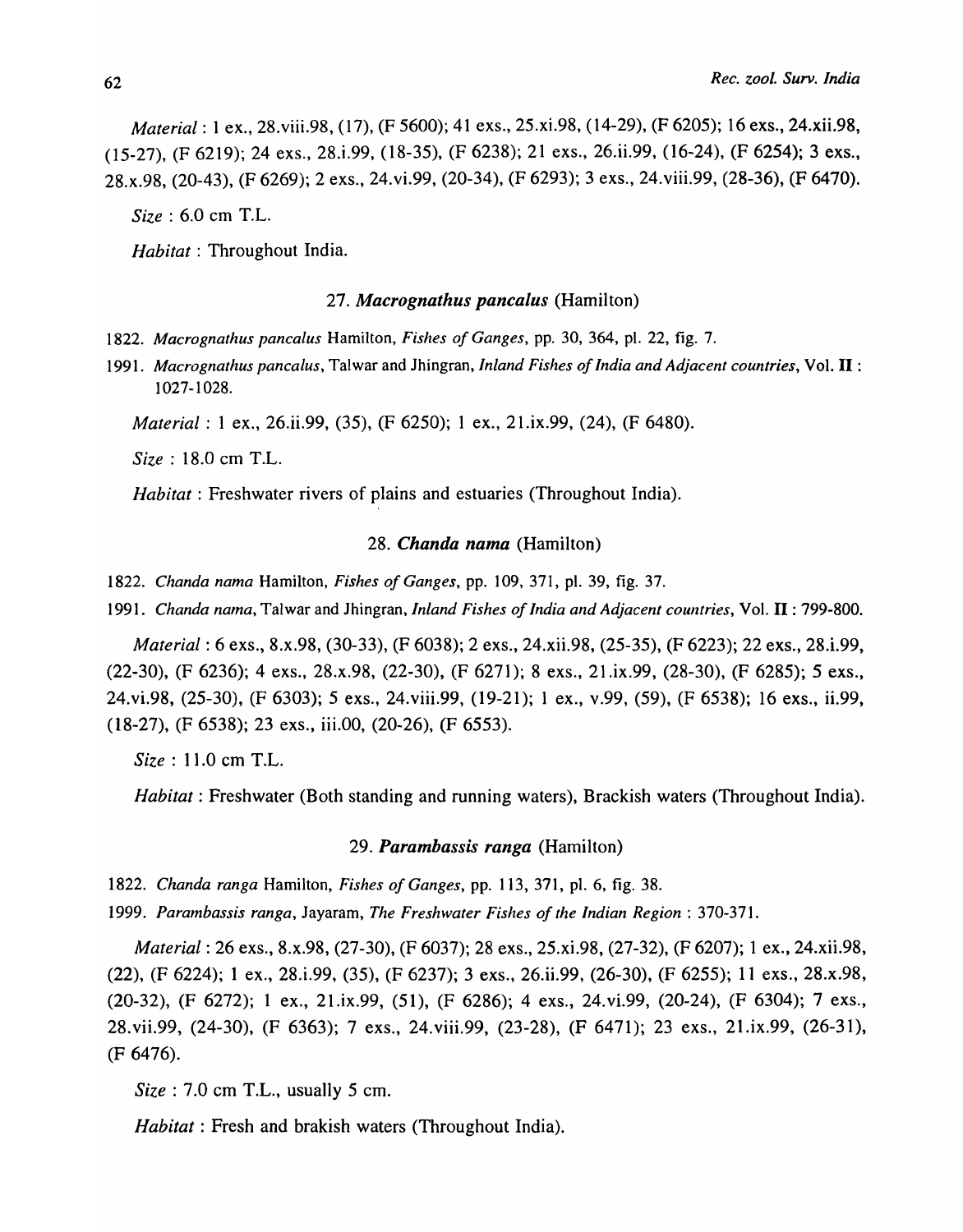## *30. Etroplus maculatus* (Bloch)

- *1785. Chaetodon maculatus* Bloch, *Syst. Ichth.,* pI. 427, fig. 2.
- *1991. Etroplus maculatus,* Talwar and Jhingran, *Inland Fishes of India and Adjacent countries,* Vol. **II** : 885.

*Material:* 1 ex., 24.xii.98, (41), (F 6220); 1 ex., 24. vi.99, (30), (F 6302); 1 ex., 28. vii.99, (59), (F 6360); 1 ex., 28.xii.99, (31), (F 6500); 1 ex., iii.OO, (34), (F 6489).

*Size:* 7.5 cm T.L.

*Habitat*: Coastal freshwater, common in paddy fields, tanks, occasionally in backwaters with tidal influence. (Peninsular India).

## *31. Oreochromis mossambica* (Peters)

- *1852. Chromis mossambicus* Peters, *Montab. Akad. Wiss. Berlin,* p. 681.
- *1991. Oreochromis mossambica,* Talwar and Jhingran, *Inland Fishes of India and Adjacent countries,*  Vol. **II** : 887-888.

*Material:* 7 exs., 16.vii.98, (35-63), (F 5592); 2 exs., 28.viii.98, (15-17); 5 exs., 25.xi.98, (50- 60), (F 6210); 21 exs., 28.i.99, (27-35), (F 6239); 3 exs., 28.x.98, (32-54), (F 6270); 23 exs., 21.ix.99, (58-90), (F 6288); 2 exs., 26.x.99, (69-110), (F 6348); 2 exs., 28. vii.99, (53-68), (F 6361); 1 ex., 24.viii.99, (27); 17 exs., 7.iii.00, (29-103), (F 6473); 13 exs., 2l.ix.99, (69-82), (F 6474); 5 exs., 21.ix.99, (68-83); 1 ex., 28.xii.99, (37), (F 6501); 4 exs., v.99, (15.5-52), (F 6517).

*Size:* Exotic species, widely distributed.

*Habitat:* Throughout India.

#### *32. Glossogobius giuris* (Hamilton)

- *1822. Gobius giuris* Hamilton, *Fishes of Ganges,* pp. 51, pI. 33, fig. 15.
- *1991. Glossogobius giuris,* Talwar and Jhingran, *Inland Fishes of India and Adjacent countries,* Vol. **II** : 936.

*Material:* 1 ex., 28.i.99, (67), (F 6240); 2 exs., 21.i.99, (108-111), (F 6475).

*Size:* 30.0 cm T.L., usually 15.0 cm.

*Habitat:* Freshwaters, estuaries (Throughout India).

## *33. Pseudosphromenus capanus* (Valenciennes)

- *1831. Polycanthus cupanus* Cuvier (in C & V), *Hist. Nat. Poiss.,* 7 : 357.
- *1999. Pseudosphromenus cupanus,* Menon, *Rec. zool. Surv. India, Occ. Paper No.* 175, p. 300.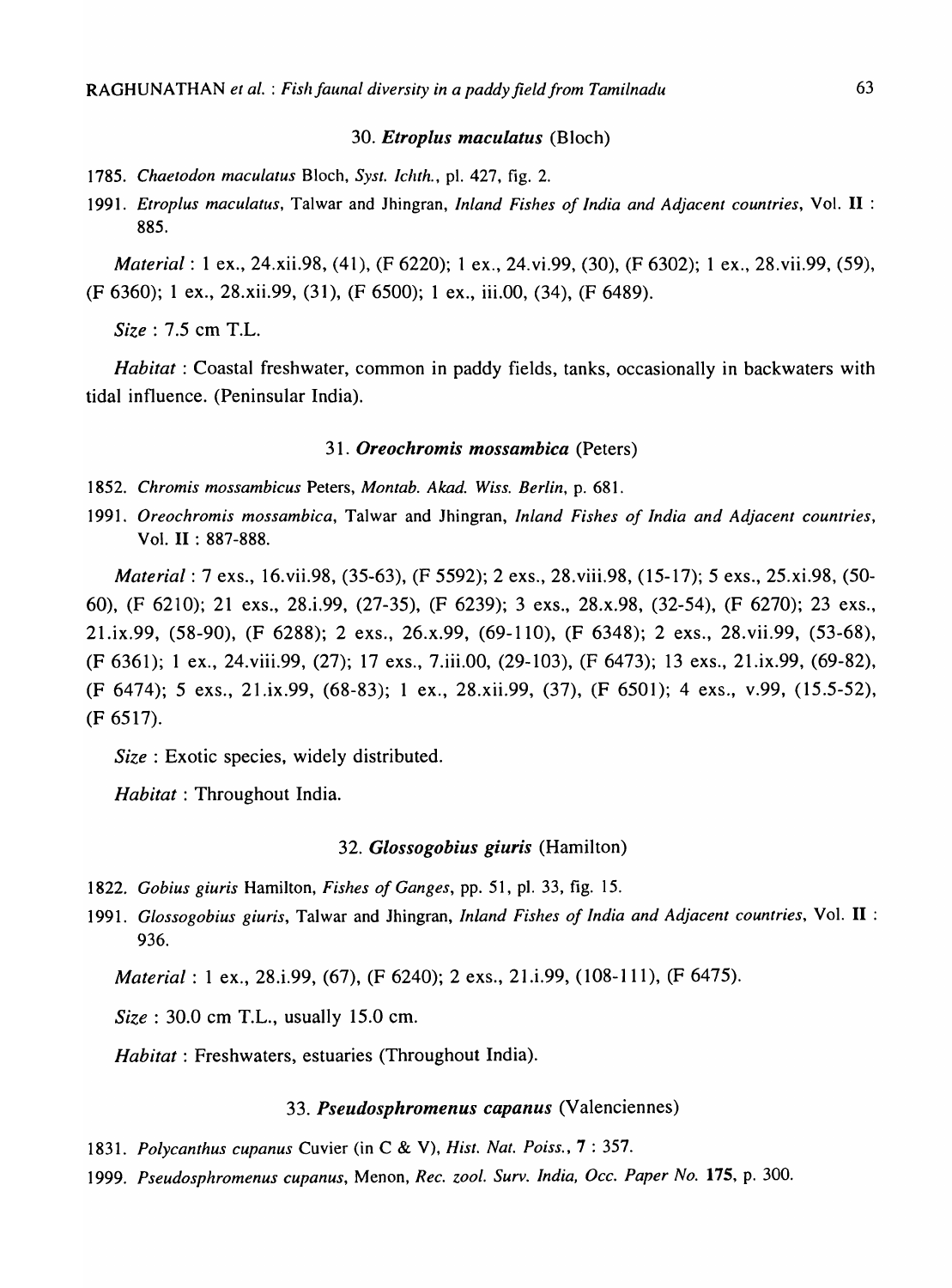*Materiai* : 13 exs., 16.vii.98, (27-34), (F 5590); 25 exs., 25.xi.98, (28-31), (F 6208); 7 exs., 24.xii.98, (23-29), (F 6221); 3 exs., 26.ii.99, (20-28), (F 6250); 1 ex., 28.x.98, (28), (F 6274); 3 exs., 24.vi.99, (20-24), (F 6305); 4 exs., 24.viii.99, (21-25), (F 6468); 1 ex., 21.ix.99, (39), (F 6481); 1 ex., 28.xii.99, (16).

*Size:* 7.5 em T.L.

*Habitat:* Fresh (Lentic condition with thick vegetation and floating plants) and brackish waters (Peninsular India).

## *34. Polycanthus fasciatus* (Bloch and Schneider)

*1801. Trichogaster fasciatus* Bloch and Schneider, *Syst. Ichth.,* p. 164, pI. 36. 1999. Polycanthus fasciatus, Menon, *Rec. zool. Surv. India, Occ. Paper No.* 175, p. 297-298.

*Material:* 6 exs., 16.vii.98, (28-30), (F 5589); 3 exs., 25.xi.98, (20-23), (F 6209); 1 ex., 24.xii.98, (25), (F 6222); 9 exs., 28.i.99, (27-39), (F 6241); 6 exs., 21.ix.99, (32-35), (F 6287); 3 exs., 26.x.99, (29-30), (F 6349); 7 exs., 28. vii.99, (29-38), (F 6362); 6 exs., 21.ix.99, (25-38), (F 6477); 17 exs., v.99, (28-30), (F 6514); 1 ex., iii.00, (30), (F 6551).

*Size:* 12.5 cm T.L.

*Habitat:* Freshwater rivers, lakes and estuaries free floating weedy environment (Throughout India).

#### *35. Channa punctatus* (Bloch)

*1793. Ophiocephalus punctatus* Bloch, *Naturges ausland. Fische,* 7 : 139, pI. 358.

*1991. Channa punctatus,* Ta]war and Jhingran, *Inland Fishes of India and Adjacent countries,* Vol. **II** : 1020-1021.

*Material:* 4 exs., 16.vii.98, (63-83), (F 5591); 12 exs., 25.xi.98, (53-110), (F 6206); 8 exs., 24.xii.98, (52-96), (F 6225); 2 exs., 28.x.98, (58-110), (F 6273); 10 exs., 24.vi.99, (24-81), (F 6306); 1 ex., 28.vii.99, (90), (F 6359); 6 exs., 24.viii.99, (52-104), (F 6469); 3 exs., 21.ix.99, (41-98), (F 6487).

*Size:* 30.4 cm T.L., commonly but only up to 11 cm in the plains.

*Habitat:* Large freshwater tanks, ponds, swamps (Throughout India).

#### DISCUSSION

From the paddy field ecosystem a total of 35 species under 14 families and 7 orders were collected and their frequency of abundance and occurrence are as follows. Most of the species encountered are known to inhabit quite flowing or stagnant shallow waters with vegetation and